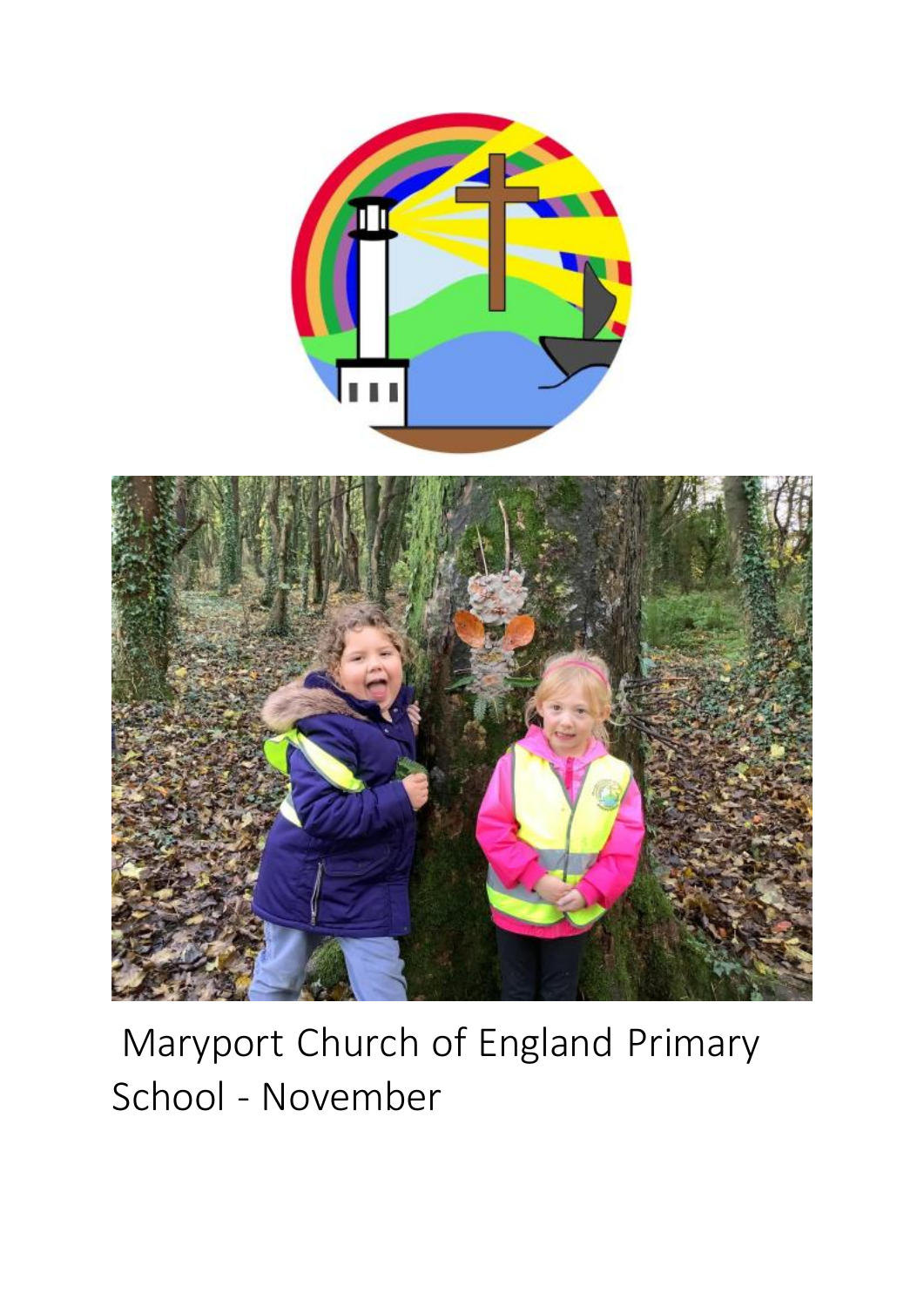#### **Newsletter November 2021**

*Welcome to our November newsletter. You can also keep in touch with what is going on in school by visiting our website [www.maryport.cumbria.sch.uk](https://www.maryport.cumbria.sch.uk/) or following us on Facebook.*

*The last few weeks have been very busy in school with so many activities taking place. Thankfully, the number of Covid cases has decreased amongst both children and staff but we remain cautious with some restrictions still in place.*

*In order to continue keeping everyone safe, we will unfortunately not be having any events open to parents in the lead up to Christmas. Our Early Years unit and Key Stage 1 classes will instead join together to produce a video featuring all of the children which will then be posted on our website for you to enjoy.*

*KS2 will still attend St Mary's Church for the annual Christingle service but this will just be for the children. Again, we will take lots of photos and videos to share.*

## Christmas Celebrations

*Christmas is an important time of year in the Christian calendar and in school we provide many opportunities for the children to reflect on the significance of the birth of Jesus. This year, our friends from the Solway Youth Network will be working with us to develop outdoor prayer spaces in our woodland area. Years 1 and 2 will also be visiting Bassenfell Manor Christian Outdoor Centre to discover the 'Christmas Journey'.*

*All of the children from Y1 upwards will also receive an Advent booklet to share with their families at home - we hope you enjoy doing some of the activities together.*

#### DIARY DATES



*1 - Please click on the calendar image to enlarge or visi[t https://www.maryport.cumbria.sch.uk/calendar](https://www.maryport.cumbria.sch.uk/calendar)*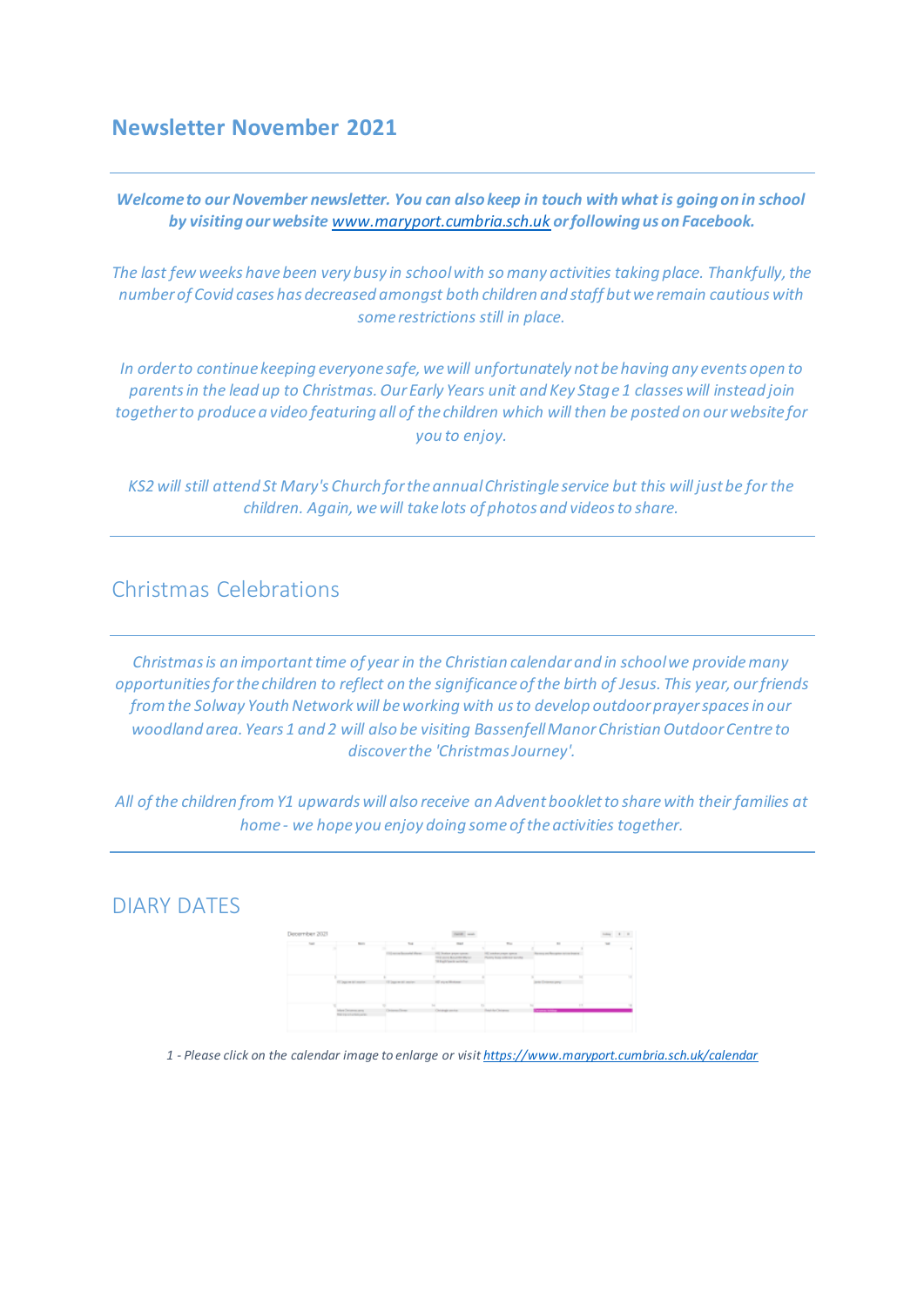# **Christmas Shop**

*As is our usual tradition, Mrs Jarvis has kindly volunteered to once again run a Christmas shop for the children to purchase presents for their family. Full details will shortly be sent out so keep an eye out for the letter.*

*Thank you for your support.*

#### **Remembrance**

*Thank you to everyone who purchased and supported this year's Poppy appeal. We do not know how much was raised yet as the collection boxes are sent away to be opened and counted but we had so many children sporting wristbands, snap bands and poppies, I am sure it will be alot of money.*

*On Friday 12th November, our school council and Y6 Beech class attended a Remembrance Service at St Mary's Church along with Dearham, Our Lady and St Patrick's and Netherhall. As always the children did us proud.*



## **Children In Need**

*Another big thank you to everyone who supported our school council nominated charity BBC Children In Need. By donating to come to school in non-uniform and from selling merchandise, we raised an amazing £740!!!*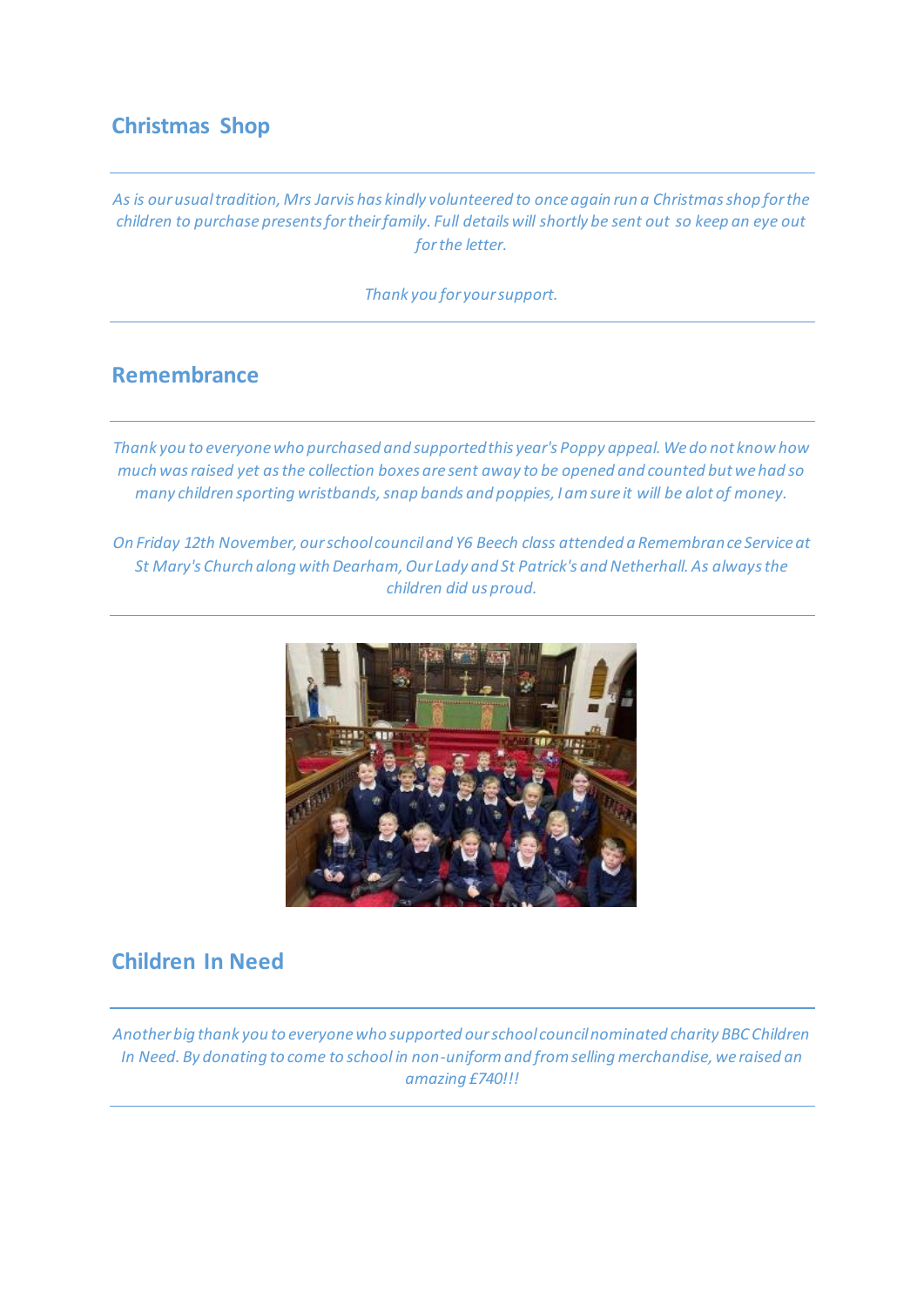

# Home Reading - it really does make a difference!

*Home reading is vital regardless of whether your child is in Little Acorns or Year 6. For our early readers, listening to stories and rhymes helps them hear and enjoy the pattern of stories, they pick up vocabulary and develop a love of books. As they begin to learn the letter sounds (phonics), reading a familiar text builds confidence and develops fluency.* 

*As the children get older, hearing them read and asking questions about the text, develops fluency even further (understanding how punctuation is used for effect) and allows them to make inference and deduction of the author's intent.*

*It is our expectation that children are heard read at least 3 times per week - although more than this would be great. For children in Year 1 upwards, please complete the appropriate section in their home school diary. For further information and support on home reading, please see your child's teacher.*

## Payments

*If your child is going on a school trip and you wish to order a school packed lunch, please make sure this is ordered at least 3 days in advance. Those on free school meals still need to order these. Thank*